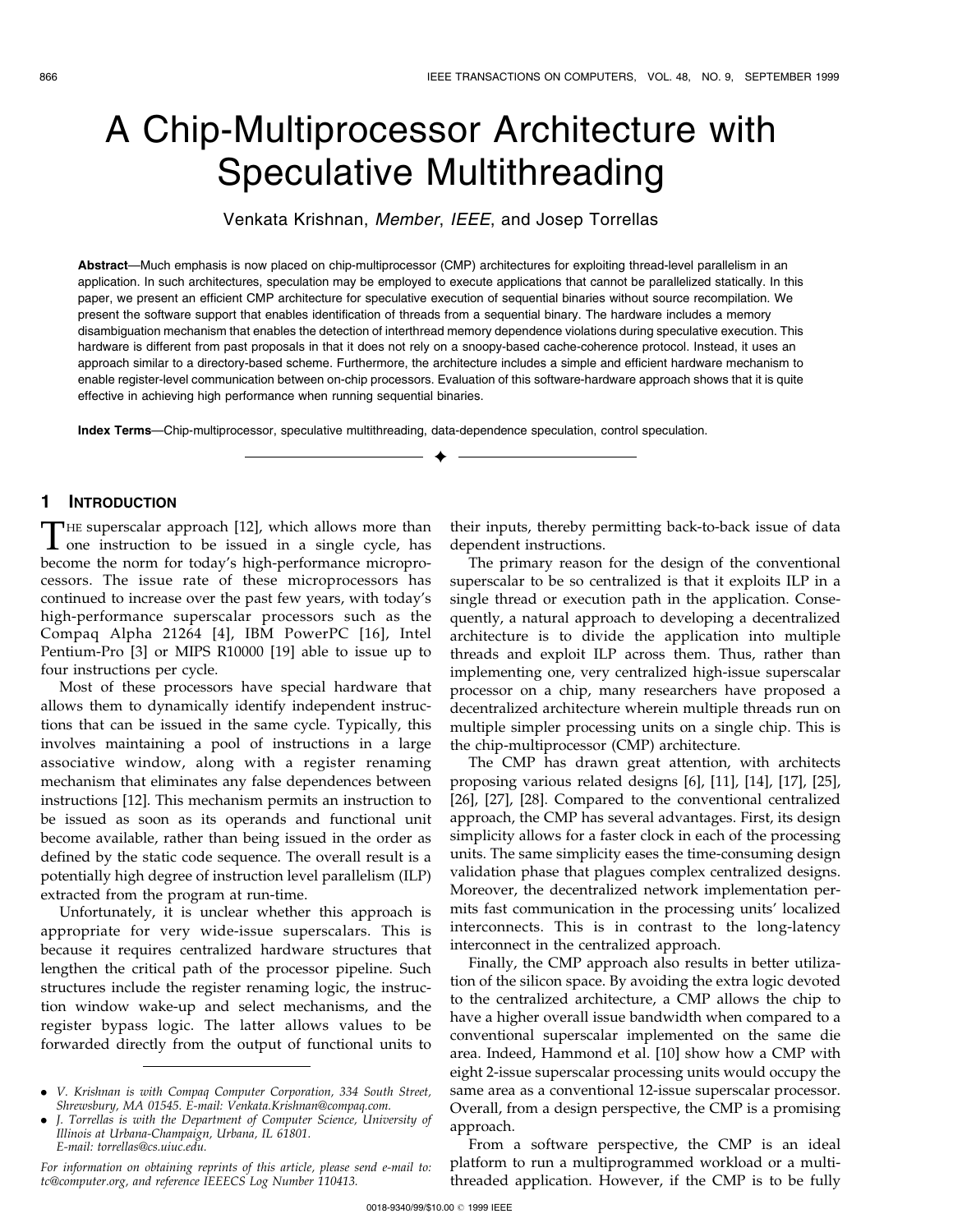| for $(i = 0; i < n; i++)$ |  |
|---------------------------|--|
| = $a[x[i]]$ ;             |  |
| $a[x[i]] = $              |  |
| end                       |  |

Fig. 1. Example of a loop that will not be parallelized by a conservative compiler.

accepted, it must also be able to give good performance when running sequential applications. Since parallelizing compilers [1], [9] are successful only for a restricted class of applications, typically numerical ones, the CMP approach would not be able to handle a large class of general-purpose sequential applications. Even for numerical applications, the compiler is very conservative. For instance, the compiler assumes the existence of interthread dependences when it cannot guarantee data independence between threads. This is illustrated in Fig. 1. If the values in array  $x$  are dependent on inputs to the program, it is impossible for the compiler to prove that each iteration of the loop accesses distinct array locations. As a result, this loop segment is marked serial by the compiler. The situation becomes even worse for nonnumerical applications, which often access data through pointers.

To address this problem, speculation may be used. First, speculative threads need to be identified in the application. They may be identified either at compile time [5], [11], [14], [26], [27], [28] or completely at runtime with hardware support [17], [23]. Then, the different threads are executed in parallel speculatively. Added software or hardware support enables detection of and recovery from dependence violations. In this mode, the threads that execute on the onchip processing units do not need to be fully independent; they may have data dependences with each other. When a dependence violation between two threads is detected, the thread violating the dependence along with its successors are squashed and then reexecuted.

Indeed, it has been shown that there is considerable performance potential for even integer applications when using this speculative approach [27]. Consequently, CMPs cannot only be utilized as a very effective throughputenhancing platform when running multiprogrammed workloads, but can also be used for achieving good speedups for a wide range of single-application workloads.

In this paper, we present an efficient CMP architecture that speculatively executes sequential binaries without the need for source recompilation. It uses software support to identify threads from a sequential binary. It includes memory disambiguation hardware to detect interthread memory dependence violations. Such hardware is different from past proposals in that it does not rely on a snoopy-based cache-coherence protocol. Instead, it uses an approach similar to a directory-based scheme. Furthermore, the architecture includes a simple and efficient hardware mechanism to enable register-level communication between on-chip processors without complicating the architecture much. In this paper, we also evaluate the architecture and show that it runs sequential binaries with high performance.

The remainder of this paper is organized as follows: Section 2 describes related work on speculation-based CMP architectures; Section 3 describes our software support for identifying threads in a sequential binary; Section 4 describes the hardware support for register communication and for enforcing interthread true memory dependences; Section 5 describes our evaluation approach; Section 6 evaluates the system; finally, Section 7 concludes the paper.

# 2 RELATED WORK

There have been two major approaches for configuring multiple processing units on a chip. In one approach, the architecture is fully geared towards exploiting speculative parallelism. Typical examples are the Trace [24], [25], Multiscalar [26], and Dynamic Speculative Multithreaded processors [17]. These processors can potentially handle sequential binaries without recompilation of the source. As such, these processors have hardware features that allow communication both at the memory and the register level. For instance, in the Trace processor, additional hardware in the form of a trace cache [23] assists in the identification of threads at runtime, while interthread register communication is performed with the help of a centralized global register file. In the Multiscalar processor, though threads are identified by recompiling the source program, they can also be identified statically from the binary. At runtime, register values are forwarded from one processor to another with the aid of a ring structure. Recovery from misspeculation is achieved by maintaining two copies of the registers, along with a set of register masks, in each processing unit [2]. The Dynamic Speculative Multithreaded processor [17] follows the Multiscalar approach and also incorporates additional hardware to allow threads to be generated dynamically at run-time. Overall, these processors have sufficient hardware support to tailor the architecture for speculative execution. This enables them to deliver high performance on existing sequential binaries without the need for full recompilation of the source program. A direct consequence of this, however, is that a large amount of hardware remains unutilized when running a fully parallel application or a multiprogrammed workload.

In the second approach, the CMP is generic enough and has only minimal support for speculative execution [10], [27], [28]. Current proposals for these systems restrict the communication between processors to occur only through memory. Such limited hardware may be sufficient when programs are compiled using a compiler that is aware of the speculation hardware [27]. However, the need to recompile the source is a handicap, especially when the source is unavailable.

Our proposal for a speculation-based CMP architecture attempts to combine the best of the above two approaches. First, rather than requiring source recompilation, we operate on sequential binaries. Toward this, we have designed a binary annotation tool that extracts multiple threads from sequential binaries to execute on the CMP. Second, to execute sequential binaries speculatively, we devise some modest hardware support. This hardware allows communication both through memory and registers, without the need for additional register sets. Register-level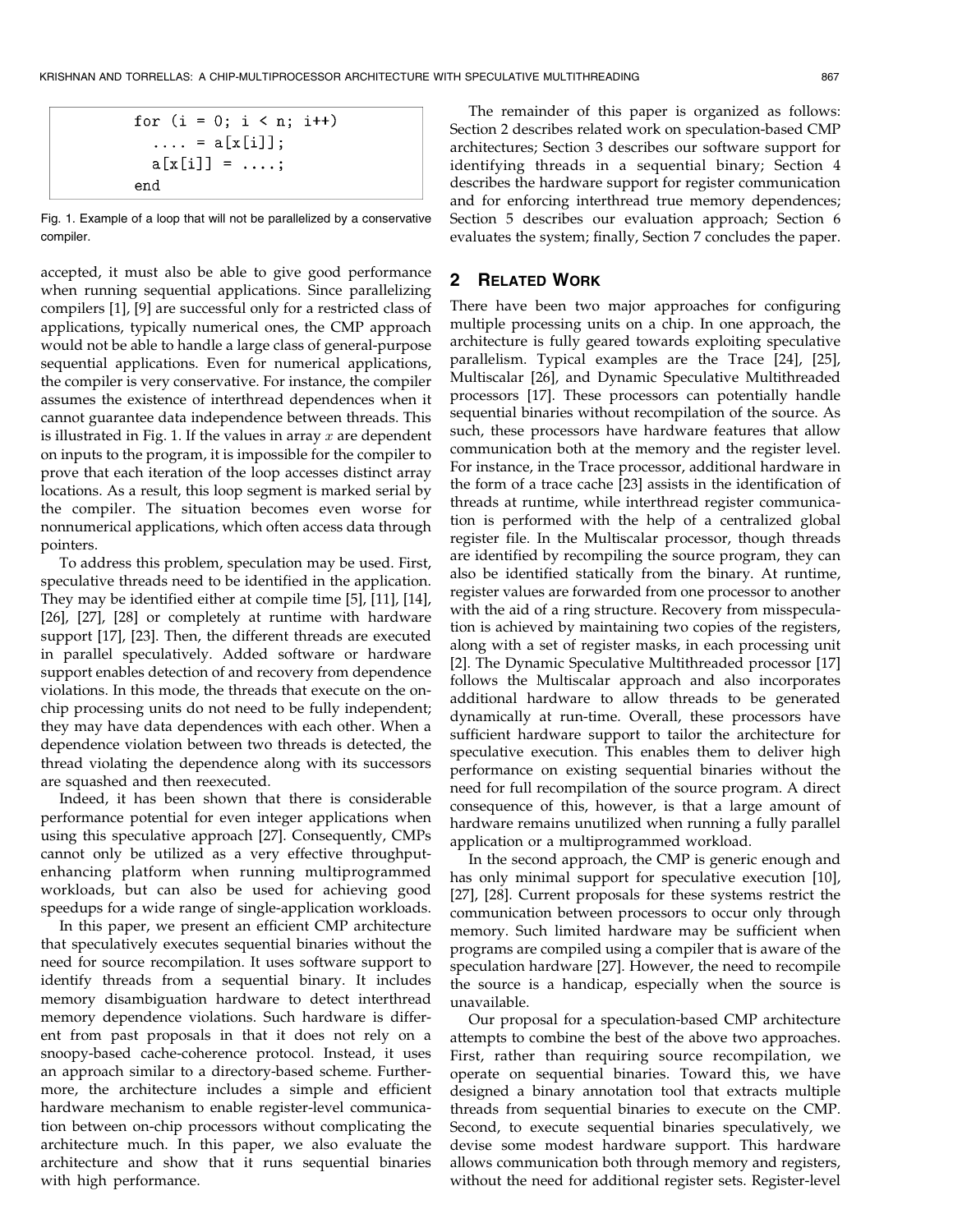

Fig. 2. Binary annotation process.

communication is important in an environment that takes in sequential binaries. Overall, we propose an architecture that adds little hardware to a generic CMP, while being able to handle sequential binaries quite effectively.

# 3 SOFTWARE SUPPORT

To run an application on a speculative CMP architecture, we first need to identify threads. This may be achieved in software by performing a compilation step [5], [11], [26], [27], [28] or by using hardware support that identifies threads at runtime [17], [23]. We use a software approach. However, we perform the compilation step on the sequential executable file. As a result, we do not need to recompile the program and can operate on legacy codes.

We have developed a binary annotator that identifies units of work for each thread and the register-level dependences between these threads. Currently, we limit the threads to loop iterations. In our analysis, we mark the entry and exit points of each loop. During the course of execution, when a loop entry point is reached, multiple threads are spawned to begin execution of successive iterations speculatively. Only one iteration is nonspeculative, with all its successors having a speculative status. When a nonspeculative thread completes, the immediate speculative successor acquires nonspeculative status. To enable interrupt and exception handling, the processor must maintain a sequential state at all times. This is achieved by forcing each speculative thread to maintain its state separately. Only the nonspeculative thread is allowed to update the sequential state of the processor.

To simplify the hardware support, we follow sequential semantics for thread termination: We wait for the thread to reach nonspeculative status before it can be retired and a new thread initiated on the same processor. If sequential semantics were not adopted, additional hardware would be required to buffer the state of the speculative thread that completed before initiating a new thread on the processor. This is because it may not yet be safe for the speculative thread to update the sequential state of the processor.

Threads can be squashed. For example, when the last iteration of a loop completes, any iterations that were speculatively spawned after the last one are squashed. Also, threads can be restarted. For example, if a succeeding



Fig. 3. Safe definitions and release points.

iteration loaded a memory location before a predecessor stored to the same location, all iterations starting from the one that loaded the wrong value will be squashed and restarted.

The steps involved in the annotation process for binaries are illustrated in Fig. 2. The approach that we use is similar to that of Multiscalar [26], except that we operate on the binary, instead of on the intermediate, code. First, we identify inner-loop iterations and annotate their initiation and termination points. Then, we need to identify the register-level dependences between these threads. This involves identifying looplive registers, which are those that are live at loop entry/exits and may also be redefined in the loop. We then identify the reaching definitions at loop exits of all the looplive registers. From these looplive reaching definitions, we identify safe definitions, which are definitions that may occur but whose value will never be overwritten later in the loop body. Similarly, we identify the release points for the remaining definitions whose value may be overwritten by another definition. Fig. 3 illustrates the safe definition and release points for a looplive register  $r3$ . These points are identified by first performing a backward reaching definition analysis. This is followed by a depthfirst search, starting at the loop entry point, for each and every looplive reaching definition. Finally, induction variables are identified and their updates are percolated closer to the thread entry point, provided that the updating instructions dominate the exit points of the loop. This reduces the waiting time for the succeeding iteration before it can use the induction variable.

Note that, unlike register dependences, memory dependences cannot be easily identified from the binary. Therefore, we assign the full responsibility of detecting memory dependences to the hardware. This is detailed later in the paper.

At present, our current approach of analyzing sequential binaries is restricted to loop iterations. Consequently, we can only examine applications which are largely loopbased. However, the approach can be easily expanded to include other sections of code by using heuristics similar to those used for task selection in the Multiscalar processor [30].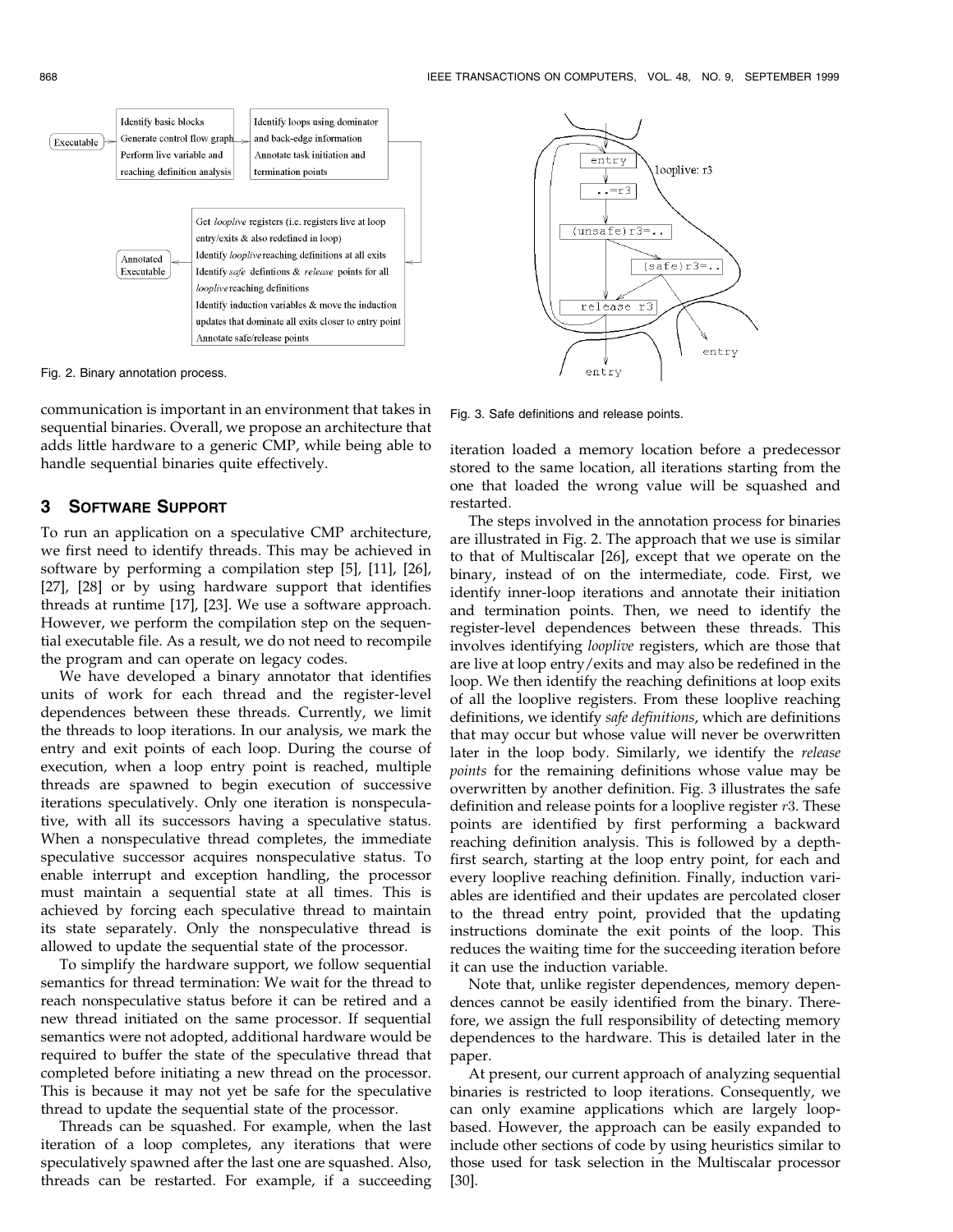TABLE 1 Status Masks Maintained by Each Thread

| Thread Status           | ThreadMask |
|-------------------------|------------|
| Non-Speculative         | 0001       |
| Speculative Successor 1 | 0011       |
| Speculative Successor 2 | 0111       |
| Speculative Successor 3 | 1111       |

In closing, it must be noted that incorporating the annotations in a binary is quite simple and requires only minor extensions to the ISA. Additional instructions are needed only for identifying thread entry, exit, and register value release points. We assume hardware support for thread initiation and termination. All the hardware support is detailed in the next section.

# 4 HARDWARE SUPPORT

Application threads can communicate with each other through registers or via memory. The former is important in the context of parallelizing sequential binaries. Since compilers perform good register allocation, register-level interthread dependences are common. Since these dependences can be found accurately in the binary code, we can enforce them in hardware, thereby preventing unnecessary squashing of threads. To enable flexible interthread register communication, we propose augmenting a conventional scoreboard to what we call a Synchronizing Scoreboard (SS) (Section 4.1).

In contrast, identifying memory dependences is difficult at the binary level. Therefore, the hardware is fully responsible for identifying and enforcing memory dependences. This hardware should ensure that speculative and nonspeculative versions of data are not mixed up and must allow speculative threads to acquire data from the appropriate producer thread. It must also identify dependence violations that may occur when a speculative thread prematurely accesses a memory location. This will result in the squashing of the violating thread along with its successors. The hardware that is required may be a centralized buffer along the lines of the ARB [7]. Alternatively, it may involve a decentralized design, where each processor's primary cache is used to store the speculative data, along with enhancements to the cache coherence protocol to maintain data consistency. We use the latter approach for our hardware. There has been work done concurrently with ours, such as the Speculative Versioning Cache (SVC) [8], which makes use of a snoopy bus to maintain data consistency among different processors. Our work differs from SVC in that we do not rely on snooping; instead, we use an approach similar to a directory-based cache-coherence scheme with the aid of hardware which we call the Memory Disambiguation Table (MDT) (Section 4.2). In the following, we present the SS and the MDT in turn. Our discussion assumes a 4-processor CMP.

For our hardware to work, each thread maintains its status in the form of a bit mask (called  $ThreadMask$ ) in a special register. The status of a thread can be any of the four values shown in Table 1. Inside a loop, the nonspeculative thread executes the current iteration. Speculative successors 1, 2, and 3 execute the successor iterations, which we call the first, second, and third speculative iteration respectively. As threads complete, the nonspeculative ThreadMask will move from one thread to its immediate successor and so on.

# 4.1 Register-Level Communication with the Synchronizing Scoreboard

The Synchronizing Scoreboard (SS) is a fully decentralized structure used by threads to synchronize and communicate register values. It is a scoreboard augmented with additional bits. Each processor has its own copy. The SSs in the different processors are connected with a broadcast bus, on which register values are transferred. This bus, which we call the SS Bus, has a limited bandwidth of one word per cycle. It has one read and one write port for each processor. For a 4-processor CMP, a value written by a processor onto the bus takes anywhere between one and three cycles to get to the destination processor, depending on the physical distance between the producer and the receiver processors. This latency is based on assuming  $0.13 \mu m$  chip technology, where a signal would take up to four clock cycles to traverse the entire die [18]. In addition, there may be the added delay of contention for the SS bus. The overall hardware setup is shown in Fig. 4.

As in a conventional scoreboard, each SS has one entry per register. Fig. 4 shows the different fields for one entry. The fields are grouped into *local* and *global*. To avoid centralization, the latter bits are replicated but easily kept coherent across the several SSs in different processors. This is described later in the section. The global fields include the Sync (S) and the StartSync (F) fields. Each of these fields has one bit for each of the processors on chip. Table 2 shows an example of the global fields of a SS.

For a given register, the  $S_i$  bit, if set, implies that the thread running on processor  $i$  has not made the register available to successor threads yet. When a thread starts on processor  $i$ , it sets the  $S_i$  bit for all the looplive registers that it may create. The  $S_i$  bit for a register is cleared when the thread executes either a safe definition or the release instruction for that register (Section 3). When this occurs, the thread also writes the register value on the bus, thereby allowing other processors to update their values if needed. At that point, the register is safe to be used by successor threads.

The  $F$  bit is set to the value of the corresponding  $S$  bit when the thread is initiated. This is done with dedicated hardware that, when a thread starts on processor  $i$ , initializes the  $F_i$  and the  $S_i$  bits for all the registers in the SS of all processors. From then on, the F bit remains unchanged throughout the execution of the thread. Thus, it always remains the same across all the SSs. We will see the use of the F bits later.

Each processor has an additional local Valid (V) bit for each register, as in a conventional scoreboard. This perprocessor private bit tells whether the processor has a valid copy of the register. When a parallel section of the code is reached, the processors that were idle in the preceding serial section start with their V bits set to zero. The V bit for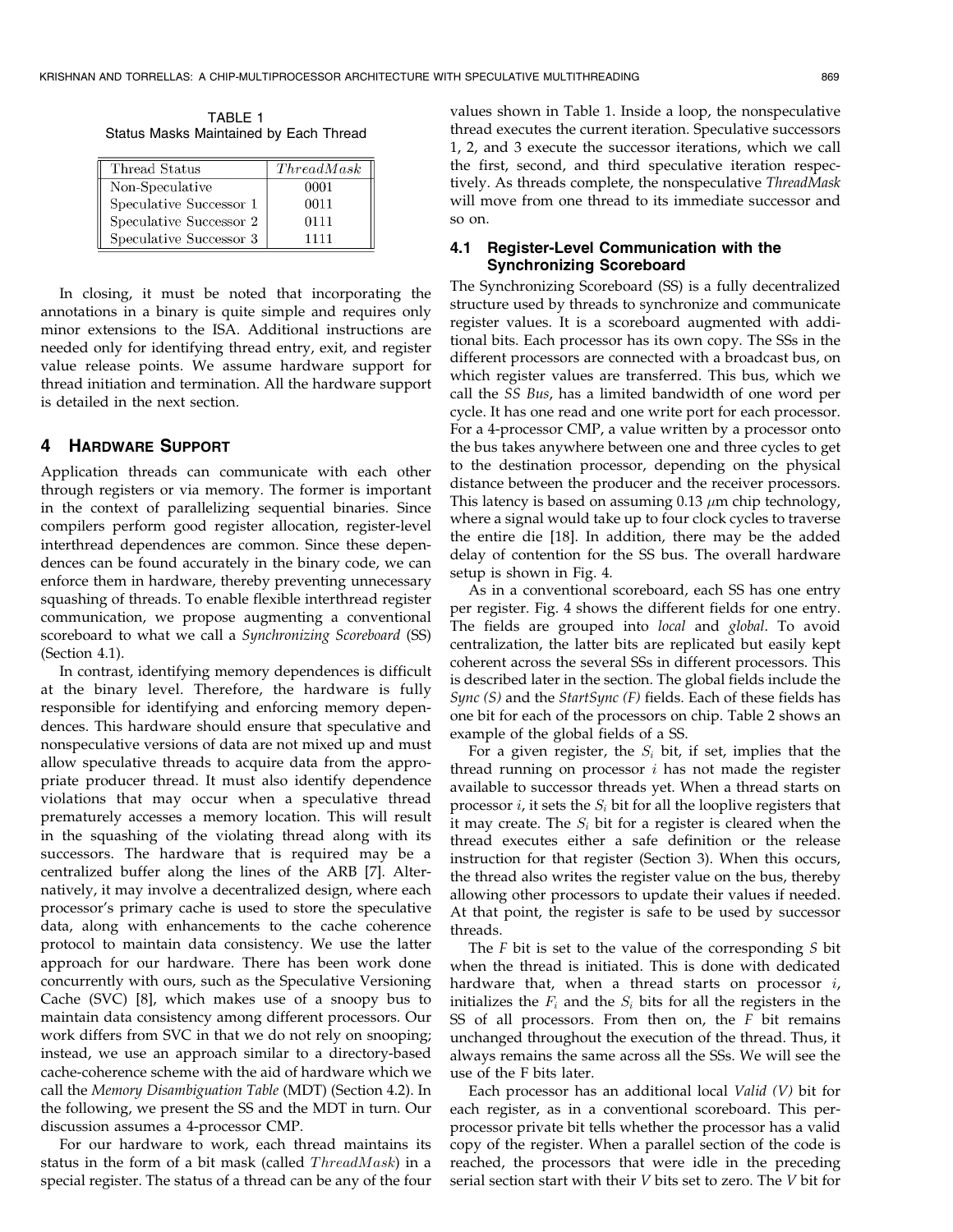

Fig. 4. Hardware support for register communication.

a register is set when the register value is generated by the local thread or is communicated from another processor.

Within a given parallel section, a processor can reuse registers across threads. When a processor initiates a new thread, namely the latest speculative thread, it sets its  $V$  bits as:  $V = V - \bigcup F_{\text{pred}}$ . This effectively invalidates any registers that are written by any of the three predecessor threads, while allowing other registers to remain valid.

To understand how the SS works, we consider how registers are communicated between processors and the problem of the last copy. Finally, we look at the complexity of the SS.

#### 4.1.1 Register Communication between Processors

Register communication between threads can be *producer*initiated or consumer-initiated. The producer-initiated approach has already been outlined. When a thread clears the S bit for a register, it writes the register on the SS bus. At that point, each of the successor threads checks its V bit for the register and also the  $F$  bits for the register of the threads between the producer (not inclusive) and itself (inclusive). If all these bits are zero, the successor thread loads the register and sets the V bit corresponding to the register to 1. At the same time, all processors clear the S bit corresponding to the producer thread in their SSs. The F bits, however, remain unchanged.

It is possible that the consumer thread is not running when the producer generates the register. We could allow the values to be stored, by using a buffered communication

TABLE 2 Example of the Global Fields of an SS

| RegID        | StartSync      | Sync           |
|--------------|----------------|----------------|
|              | $F_0F_1F_2F_3$ | $S_0S_1S_2S_3$ |
| $\Omega$     |                |                |
| $\mathbf{1}$ | 0100           | 0100           |
|              |                |                |
| 15           | 1010           | 1000           |
| 16           | 0000           | 0000           |
|              |                |                |

mechanism, rather than using a simple broadcast bus. The buffer would potentially hold all the live registers after the last speculative thread until a new thread is initiated on the successor. In addition, this would also require further hardware support in the form of duplicate register sets in each processor to enable recovery from squashes [2]. Alternatively, a global register set may be maintained to store these values [24], but at the cost of maintaining a centralized structure.

In our scheme, we add minimal hardware to support a consumer-initiated approach, where communication occurs when the consumer finally runs and needs the register. To support it, the SS has logic that allows a consumer thread to identify the corresponding producer and get the register value. The logic works as follows. The consumer thread first checks its V bit for the register. If it is set, the register is locally available. Otherwise, the F bit of the immediately preceding thread is checked. If it is set, the predecessor thread is the producer. If the predecessor's S bit is set, it means that the register has not been produced yet and the consumer blocks. Otherwise, the consumer gets the register value from the predecessor. However, if the thread immediately preceding the consumer has F equal to zero, that thread cannot be the producer. In that case, the bit checks are repeated on the next previous thread. This process is repeated until the nonspeculative thread is reached. For example, assume that thread 0 is the nonspeculative thread, that threads 1, 2, and 3 are speculative, and that thread 3 tries to read a register. In that case, the register will be available to thread 3 if:

$$
V_3 + \overline{S}_2 (F_2 + \overline{S}_1 (F_1 + \overline{S}_0)).
$$
\n(1)

Suppose now, instead, that thread 1 is the nonspeculative thread, that threads 2, 3, and 0 are speculative threads, and that the access came from thread 0. In that case, the register will be available to thread 0 using a similar equation:

$$
V_0 + \overline{S}_3(F_3 + \overline{S}_2(F_2 + \overline{S}_1)).
$$
\n(2)

The accesses to these bits are always masked out with the  $ThreadMask$  of Table 1. In examples (1) and (2), the request came from speculative successor 3. Therefore, we have used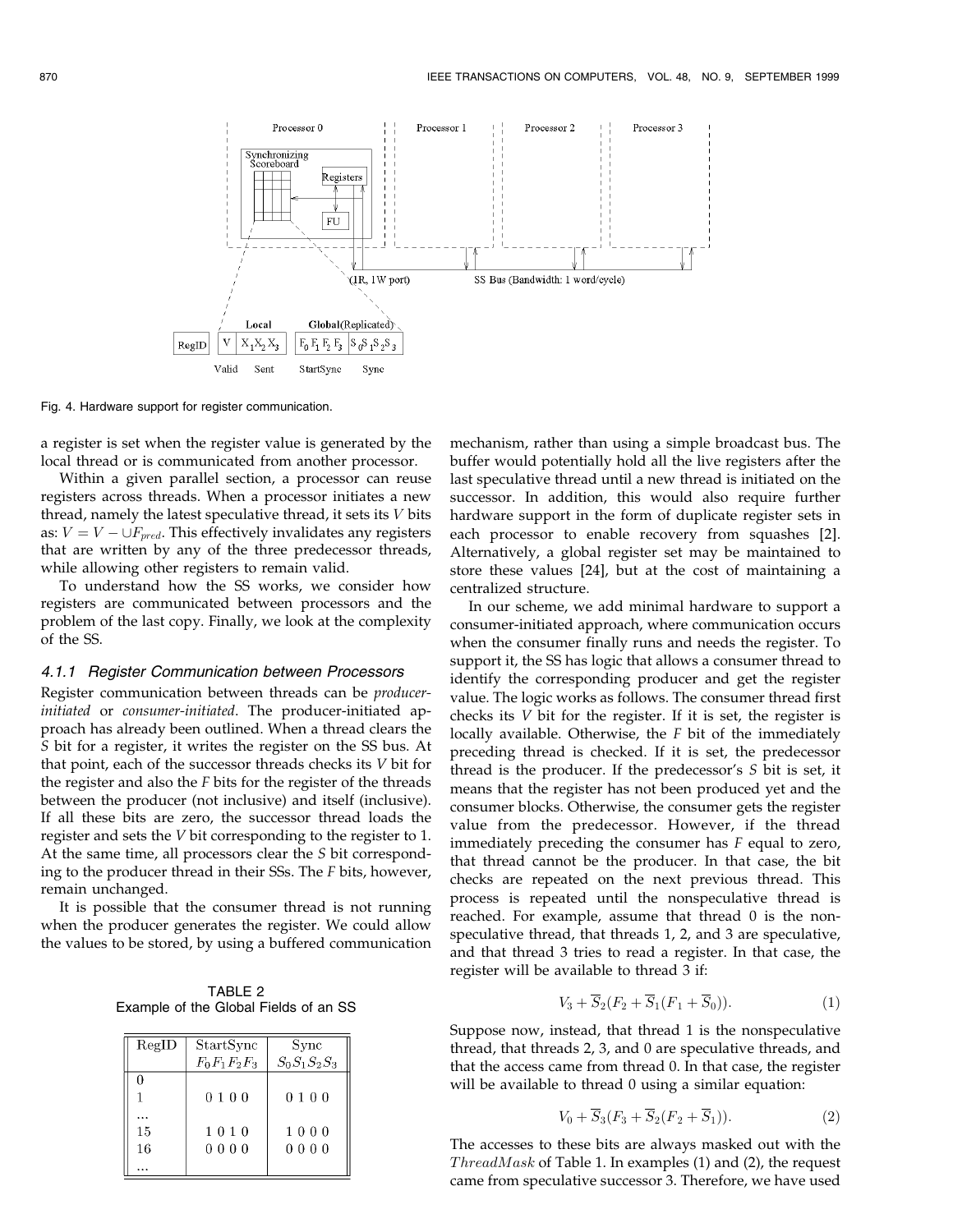mask 1111, thereby enabling all bits and computing the whole expression (1) or (2). Consider a scenario like in (2), where thread 1 is nonspeculative, except that the access came from thread 3 (speculative successor thread 2). Consequently, we would use  $ThreadMask$  0111 from Table 1. This means that we are examining only two predecessors. The resulting function is:

$$
V_3+\overline{S}_2(F_2+\overline{S}_1).
$$

Overall, the complete logic to determine whether a register is available is shown in Fig. 5. This extra logic is added for each register in the processor. If the register is available, the reader thread gets the value from the closest predecessor whose S bit is clear and F bit is set. If all the bits are clear, the nonspeculative thread provides the value. The transfer of the value is initiated by the consumer thread putting a request on the SS bus to read the register from the appropriate thread. The request and the reply messages can take one to three cycles each, depending on the producer to consumer distance, plus the contention for the SS bus. Even though the delay results in the SS entries (specifically, the S bit) being inconsistent across processors for a short period, it has no effect whatsoever on the overall mechanism. Note that the SS is used primarily by successors to check if the predecessors have produced the value. A delay in the value reaching the consumer just delays the clearing of the corresponding bits in the consumer. Consistency is restored as soon as the value is obtained by the consumer. The bandwidth that is required to obtain optimal performance is evaluated later in the section.

Example. This example illustrates how the SS entries change for a register  $r3$ . Let threads  $t$ ,  $t + 1$ ,  $t + 2$ , and  $t + 3$  execute on processors 0, 1, 2, and 3. Assume that all threads, except  $t$ , have  $r3$  marked invalid and that thread  $t+1$  produces a live-out value. The scoreboard entry appears as follows. Note that each  $V$  bit is local to the processor and is denoted by the subscript, while the F and S bits are global and replicated in each thread.

When thread  $t + 1$  updates r3, it clears its S bit and writes the result for its successors to read. This is a producer-driven approach. The scoreboard entry looks as follows:

Note that  $r3$  in processor 0 is stale. Now, assume that  $t$ completes and a new thread  $t + 4$  is initiated on processor 0. At this point, V for processor  $0$  ( $V_0$ ) is set according to  $V_0 = V_0 - \bigcup F_{pred}$ . Since  $F_1 = 1$ ,  $V_0$  is set to 0. The scoreboard entry looks as follows:

Now, when  $t+4$  tries to read r3, it uses the register availability logic,  $V_0 + \overline{S}_3(F_3 + \overline{S}_2(F_2 + \overline{S}_1))$ , which evaluates to TRUE. Thread  $t + 4$  determines that the value is available in the nonspeculative thread  $t+1$  and puts a request on the SS bus. This is the consumer-driven approach. Finally, when processor 1 supplies the value to the bus,  $r3$  in processor 0 becomes valid.

#### 4.1.2 The Last Copy Problem

When the last speculative thread updates a register, it has no successors to which it can send the value. As a result, any future consumer threads will have to explicitly request the value from it. Also, recall that, when a new thread is initiated, it invalidates any local register that a predecessor may produce. Under these conditions, a situation may occur where all the copies of a given register on chip are about to become invalid. We term this scenario as the last copy problem.

The last copy problem is illustrated in Fig. 6. In the example, register  $r3$  is live across all threads, with each thread reading the value before writing it. Therefore, any thread will invalidate its local copy of  $r3$  on initiation. In Fig. 6a, the last speculative thread (thread 3) updates  $r3$  and no other thread consumes it. Some time later, threads 0, 1, and 2 have finished, threads 4, 5, and 6 have started in their place, thread 3 has acquired nonspeculative status, and it is about to finish (Fig. 6b). If we now spawn thread 7 on the rightmost processor, we face the last copy problem: r3 will be lost. This is because thread 4 has not read  $r3$  yet and thread 7 will clear its valid bit for  $r3$  after spawning.

The last copy problem will not occur if we use a communication mechanism that buffers live-out values to percolate to the new threads or if we use a centralized global register set that maintains live-out values. For instance, the Multiscalar processor [26] uses the first approach. A ring structure is used to forward register values. Thus, all values move from one thread to another in the ring. They are buffered after the last speculative thread until they can be forwarded further. The forwarding can proceed once the nonspeculative thread is completed and a new thread is initiated on it. Since this is a fully producer-driven approach, registers are backed up in case the consumer thread is squashed. Thus, each processor maintains two copies of the register file: one to maintain the past values and the other to store the present values. Forwarded copies from predecessors are held by the past register set while the new ones created by the thread are held in the present set. In addition, to restore the state, up to six different register masks are maintained in each processor [2].

The Trace processor [24] avoids the last-copy problem by keeping a centralized global register set that is visible to all processors. This is in addition to the local register set in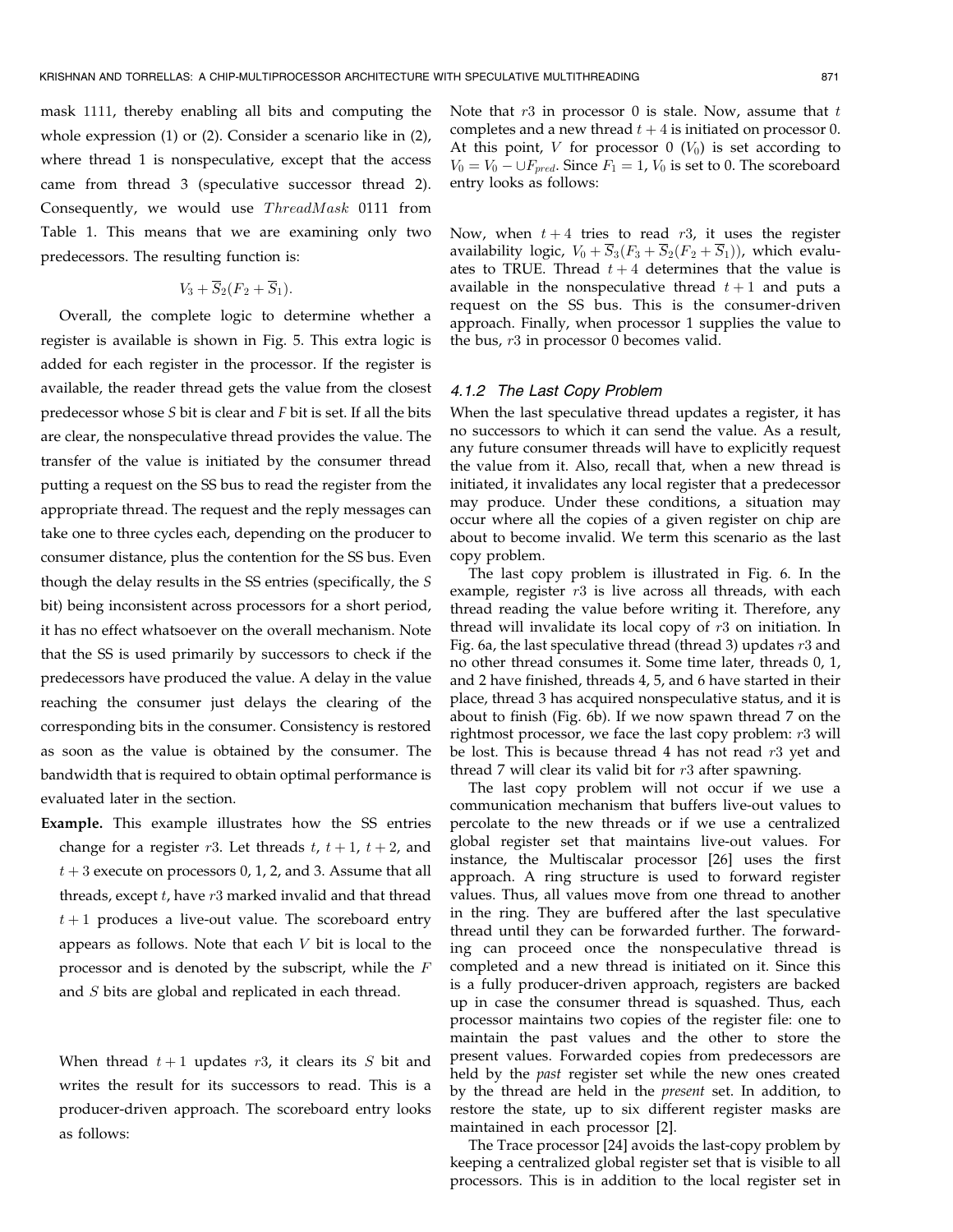

Fig. 5. Logic to check register availability.

each processor. Live-out register values are sent to the global registers, from where any processor can read them.

In both of the above approaches, therefore, the architecture provides significant support for speculation. All these resources remain unutilized when running an explicitly parallel program.

Our SS design can be enhanced with simple hardware support to overcome the last-copy problem. The idea is for each thread to remember which of the other three threads it has sent the register to. Consequently, each processor has 3 extra local bits per register called the Sent (X) bits. They are set if the corresponding thread has been forwarded the register in the past, either in a producer- or consumerinitiated transaction. These bits are used as follows: Before we retire a nonspeculative thread, we examine the Sent bits to ensure that no last copies of registers are going to be lost. For any such last copy, the thread simply writes the register on the SS bus so that speculative threads can read it.

The logic used by the nonspeculative thread to identify last copies is as follows: Assume that processor 0 performs the check. For each of the looplive registers that it produces (those with the  $F_0$  bit set), the register needs to be written on the SS bus if  $X_1(F_1 + X_2(F_2 + X_3))$  evaluates to FALSE. The idea is to check if the live value has reached up to the thread that kills the value. If  $F_i$  is set, then that thread kills the register. Note that, except for a few negations, this equation is similar to the one used to check register availability in Section 4.1.1. The logic is replicated for each register as in the case of register availability. At thread retire time, each register is checked in parallel to check for last-copy status. Finally, when a new thread is initiated on a processor, the remaining processors clear the corresponding  $X$  bit, thereby noting that the value is yet to be sent to the new thread.

#### 4.1.3 Complexity of the Synchronizing Scoreboard

To conclude our discussion of the SS mechanism, we examine the area required for its implementation and its potential impact on the processor's cycle time.

To estimate the area, we need to consider first the logic to check for register availability (Section 4.1.1) and to check for last copy status (Section 4.1.2). The AND-OR logic, which is traditionally implemented as a carry-propagate-kill function and the extra gates to selectively mask out some of the  $S$ ,  $F$ , and  $X$  bits require only a few gates. Replicating this logic for each register implies an extra overhead of only a few hundred gates, even for a processor with a large number of registers.

More importantly, there is the extra space required by the register file in each processor. The number of bits to store the *V*, *X*, *F*, and *S* bits per register is  $3n$ , where *n* is the number of processors on chip (Fig. 4). For a 4-processor CMP with 64-bit registers, this works out to around 12 percent storage overhead. Overall, we feel that these are modest hardware requirements when compared to replicating the register sets in each processor [2] or using a centralized global register file [24].

As for the impact on cycle time, if we refer to (1) in Section 4.1.1, it may seem that, in the worst-case scenario where all the bits have to be considered, the delay incurred by the SS logic increases quickly with the number of threads supported on the processor. However, by using a binarytree approach, the logic can be implemented using only  $\log_2 n$  levels of gates, where *n* is the number of processors in the CMP. Consequently, given the small numbers of processors that can be placed on a chip, this circuitry is shallow and unlikely to affect the cycle time.

Furthermore, the SS bus is implemented with staging buffers. By pipelining the bus in this manner, we likely eliminate any impact on the processor cycle time. However, a message from one processor to another one may take several cycles: from one to three cycles.

Finally, we note that the complexity that we add to the register files is modest: We add only one read and one write port for each register file. As a result, only one value can be written to or read from the bus per processor in a given cycle. However, as we show later in our evaluations, this limitation has little impact on performance.

# 4.2 Hardware Support for Handling Memory-Level Dependences

Unlike register dependences, we do not identify memory dependences in the binary annotation phase; we assign the



Fig. 6. The last copy problem. The arrow points to the instruction currently being executed in each thread.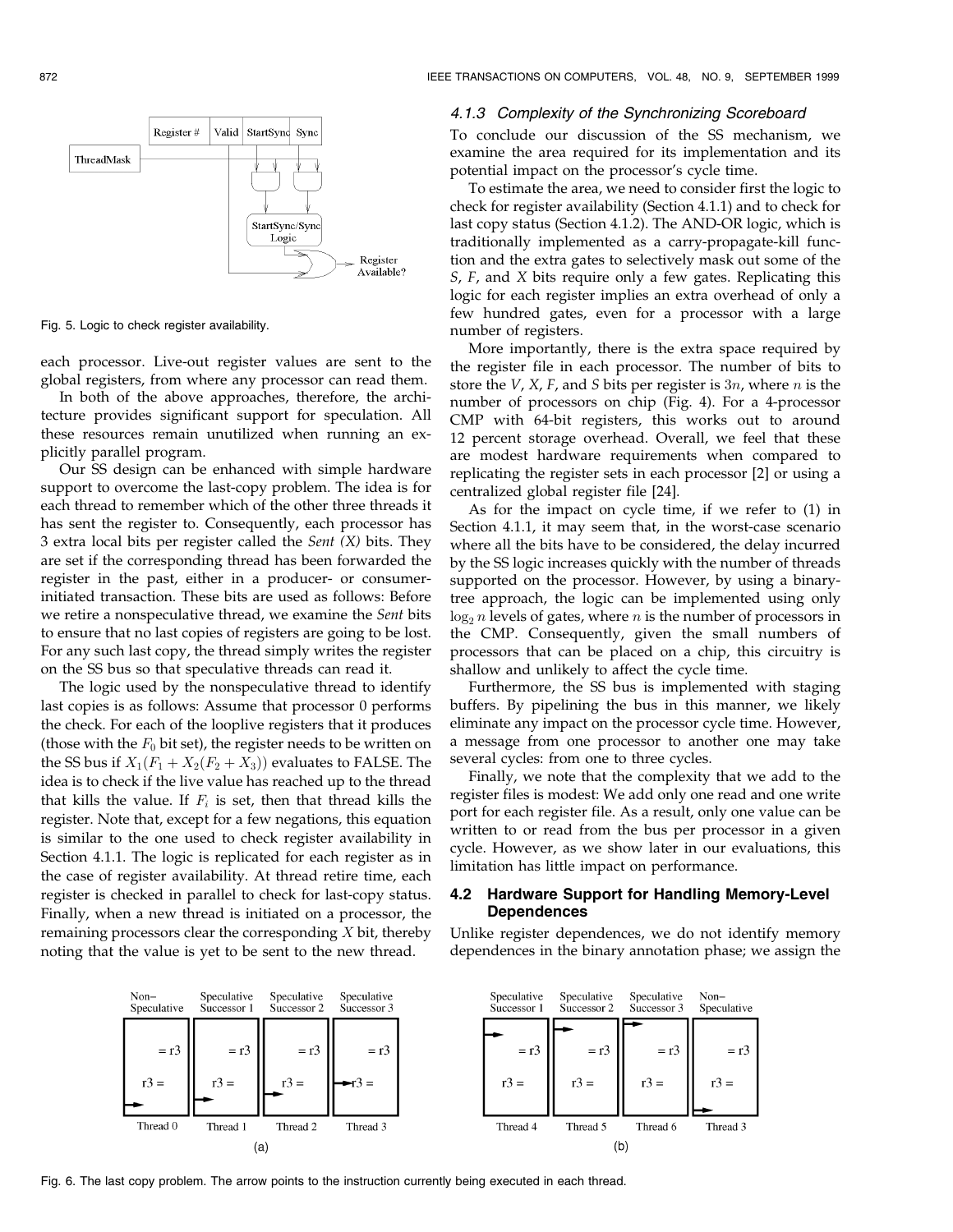| TABLE 3                     |  |  |  |  |
|-----------------------------|--|--|--|--|
| <b>Bits per Cached Word</b> |  |  |  |  |

|  |  |  | Flush (F)   Invalid (I)   Dirty (D)   SafeWrite (SW)   SafeRead (SR)   Forward (FD) |  |  |
|--|--|--|-------------------------------------------------------------------------------------|--|--|
|--|--|--|-------------------------------------------------------------------------------------|--|--|

TABLE 4 Memory Disambiguation Table (MDT)

| Valid    | Address Tag | Load Bits (Word 0) | Store Bits (Word 0) |
|----------|-------------|--------------------|---------------------|
|          |             | $L_0L_1L_2L_3$     | $S_0S_1S_2S_3$      |
|          | 0x1234      | 0010               | 0100                |
|          | 0x0000      |                    |                     |
| $\cdots$ |             |                    |                     |
|          | 0x4321      | 0011               | 0100                |

full responsibility for it to the hardware. In this section, we explain the hardware support that is required to identify and possibly recover from memory-level dependences.

When an application runs in speculative mode, it can potentially generate wrong data. Thus, we need to separate the speculative from the nonspeculative data. Only the nonspeculative thread is allowed to modify the sequential state of the program. Since the sequential state is available at all times during the execution of the program, this restriction greatly eases the recovery from misspeculations and exception handling. Consequently, in our scheme, each processor in the CMP has a private L1-cache with special support. During speculative execution, speculative threads use the L1-cache in a restricted write-back mode: The L1 is write back, but it cannot displace dirty lines. When a dirty line is about to be displaced, the thread stalls.

Unlike the speculative threads, the nonspeculative thread is allowed to update the shared L2-cache since its store operations are safe. Consequently, when a speculative thread acquires nonspeculative status, dirty lines are allowed to be displaced from the L1-cache. Furthermore, the L1-cache starts working in write-through mode. After the iteration completes and before it can be committed, any remaining dirty lines in the cache are flushed to memory. This allows us to start a new thread with a clean cache. Note that neither write-through caches nor cache flushing would be necessary if the L1-cache kept extra bits to mark committed words that remain dirty in cache after a new, speculative thread starts in the processor. Such bits are used in the Speculative Versioning Cache scheme [8]. However, to keep the system simple, we do not support such bits in our scheme.

Under the caching environment described, we identify memory dependence violations with the help of a Memory Disambiguation Table (MDT). The MDT is somewhat similar to a directory in a conventional shared-memory multiprocessor. Depending on its size, the MDT may be incorporated into the L2 cache or may be located on-chip. The details on the MDT are explained later in this section.

To enable speculative execution, each word cached in the private L1-caches is augmented to have the bits shown in Table 3. The Invalid (I) and Dirty (D) bits serve the same purpose as in a conventional cache.

The SafeWrite (SW) and SafeRead (SR) bits are used by the speculative threads. To understand their meaning, consider the following: In theory, each processor, when performing a load or a store operation, may have to inform the MDT, which tracks memory dependence violations. The SW and SR bits allow the processor to perform load and store operations without informing the MDT.

Specifically, the SW bit, if set, permits a thread to perform writes to a word without informing the MDT. When a thread performs a store for the first time, it sets the D, SW, and SR bits. It also sends a message to the MDT. Subsequent stores to the word can be done without any messages to the MDT, provided the SW bit is set. The SW bit is cleared when a new thread is initiated on the processor. It is also cleared when a successor thread loads the same word and the MDT forwards the request to the processor with the SW bit set. We clear SW because, if the thread stores again to the same word, a message will be sent to the MDT. This enables the MDT to flag that a speculative thread has performed a premature load.

The SR bit, if set, allows the thread to perform load operations from the word without informing the MDT. This bit is set when the thread loads from or stores to the word for the first time. It is cleared when a new thread is initiated on the processor.

The Flush (F) bit is used to invalidate stale words from the L1-cache before a new thread is initiated on the processor. When a thread stores to a word, any words with the same address have to be invalidated from the caches of all its successors. As for the predecessors, information needs to be maintained to denote that the word will become stale in their caches after they complete. The F bit identifies those cached words that need to be invalidated across thread initiations, while allowing the reuse of the remaining words. Consequently, when a thread is initiated on a processor, the I bit is automatically set to:  $I_{new} = I_{old} \vee F$ . The *F* bit is cleared after this operation.

Finally, the Forward (FD) bit is used to identify forwarded data from other processors. The role of this bit is explained later. Maintaining these bits with a cache-line granularity could result in false dependence detection and, consequently, lead to unnecessary squashing of threads. So, we maintain information at a word level.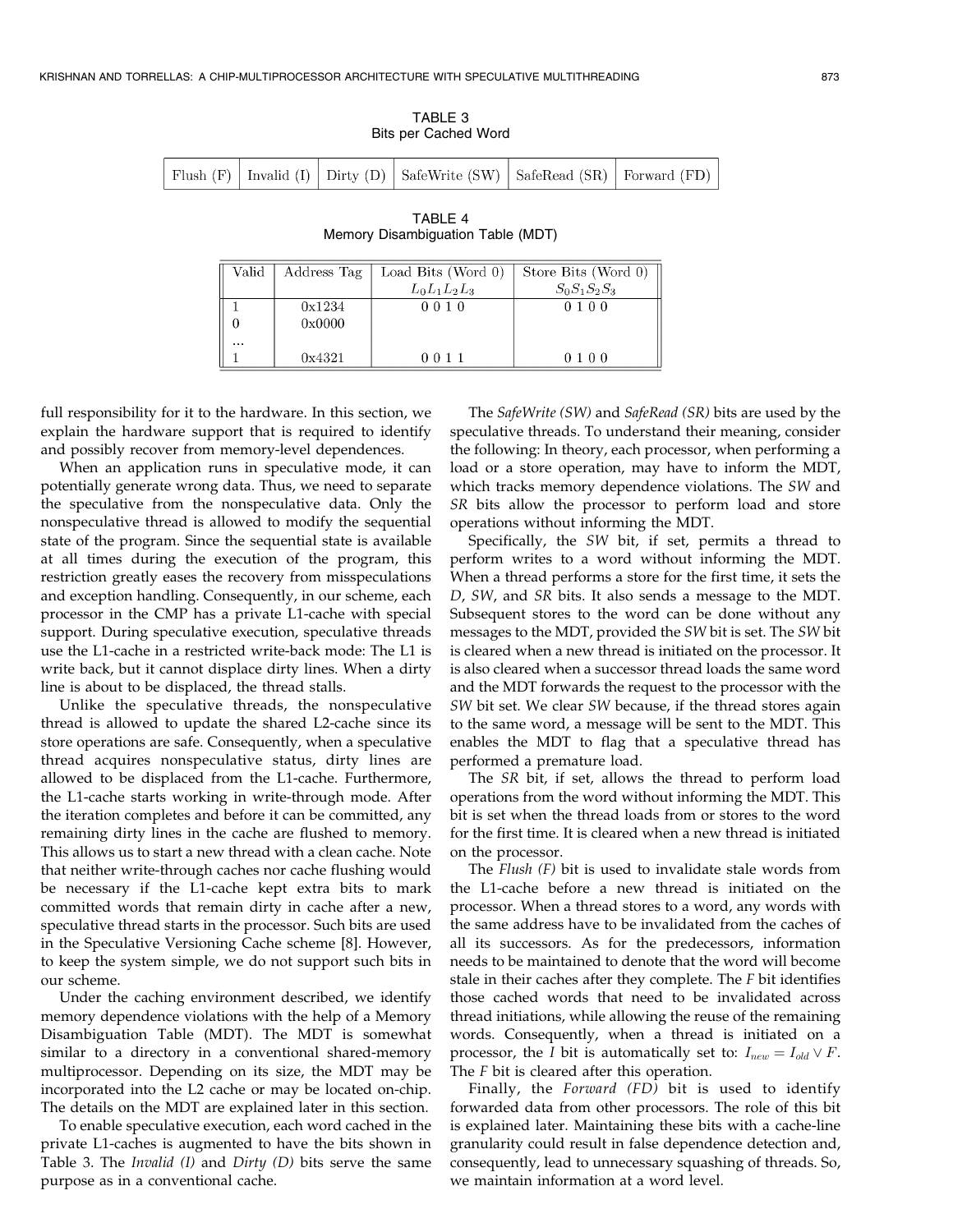#### 4.2.1 Memory Disambiguation Table (MDT)

The MDT performs the disambiguation mechanism. It keeps entries on a per memory-line basis and, like the L1 caches, maintains information on a per-word basis. For each word, it keeps a Load (L) and a Store (S) bit for each processor. When a new thread is initiated on a processor, all its L and S bits are cleared. As the thread executes, the MDT works like a directory that keeps track of which processors shared which words. Table 4 shows an MDT for a 4 processor CMP. Only the state for word 0 of the lines is shown.

The MDT is placed between the per-processor L1-caches and the shared L2-cache and is distributed in multibanked fashion. It receives all the requests that are not intercepted by the L1-caches. Later, in our evaluations, we show that the size of the MDT can be quite small. Consequently, it may be configured on chip. The MDT could also be incorporated into the L2-cache. In the following, we first explain how the MDT works when it receives a load or store message from a processor.

Load Operation. A load from the nonspeculative thread does not need to perform any special action and it can proceed to the L2-cache normally. Similarly, if a load from a speculative thread finds the word in the L1-cache with  $SR = 1$ , the MDT is not accessed. However, when a speculative thread issues a load that misses in the L1-cache or that hits a word with  $SR = 0$ , we have to access the MDT to find an entry that matches the address of the load instruction. If no entry is found, a new one is created and the L bit corresponding to the thread and word requested is set. However, if an entry is already present, it is possible that a previous thread has updated the word. Therefore, the S bits are checked to determine the ID of any predecessor thread that has updated the word. The  $ThreadMask$  is used to possibly mask out some of these bits depending on the speculative status of the thread issuing the load. For example, if thread 2 is the second speculative successor and it issues the load, then only bits  $S_0S_1S_2$  are examined.

The closest predecessor (including the thread itself) whose S bit is set gives the ID of the thread whose L1 cache has to be read. Let us follow the example from above and use the state shown in Table 4. Assume threads 0, 1, 2, and 3 are executing on processors 0, 1, 2, and 3, respectively. When thread 2 reads word 0 corresponding to address tag 0x1234, the request is forwarded by the MDT to processor 1 because  $S_1 = 1$ . Processor 1's L1-cache supplies the word. If processor 2 also missed in its L1-cache, the remainder of the line is supplied from the L2-cache and is merged with the word forwarded from processor 1. Finally, if the S bits of all predecessor threads are 0, the load proceeds to read from the L2-cache.

Store Operation. Unlike loads, stores can result in the squashing of threads if a successor speculative thread prematurely loaded the word. Successor, therefore, rather than predecessor, threads are tested on a store operation. All the stores from the nonspeculative thread access the MDT since we use a write-through L1-cache. For the speculative threads, stores that miss in the L1-cache or that hit a word with  $SW = 0$  also access the MDT. When the MDT is accessed, we check for an entry corresponding to

the address being updated. If the entry is not found, speculative threads create a new entry and set the corresponding S bit.

If an entry is present, however, a check is made for premature loads performed by one of the thread's successors. Both the L and S bits must be checked. We again use the ThreadMask bits to select the right bits. However, we now use the complement of these bits as a mask. This is because the complement gives us the successor threads. For example, assume that thread 0 is the nonspeculative thread and is performing a store. The complement of its  $ThreadMask$  from Table 1 is 1110.

$$
L_1+\overline{S}_1(L_2+\overline{S}_2L_3).
$$

This logic determines whether any successor has performed an unsafe load without any intervening thread performing a store. Clearly, if an intervening thread has performed a store, there is a false (output) dependence that must be ignored. For example, the last row of Table 4 shows that thread 1 wrote to location 0x4321 and then threads 2 and 3 read from it. If nonspeculative thread 0 now writes to 0x4321, there is no action to be taken because there is only an output dependence on the location between threads 0 and 1.

If the check-on-store logic evaluates to true, however, the closest successor whose L bit is set (the reading thread) and all its successor threads are squashed and restarted. Note that we also squash all the threads following the reading one because it is possible that the reading thread has forwarded incorrect data to its own successors. We also invalidate the updated word from the cache of all the squashed threads.

Finally, two more operations are always performed on a store. The MDT sends a message to set the F bit for the word in the L1-caches of the predecessors. Recall that the F bit means that the word remains valid only during the course of execution of their current thread. In addition, an invalidation message is sent to all successors up to, but not including, the one whose S bit is set. This is necessary to prevent all these successor threads from reading an outdated version of the data from their own L1-caches. Contrast this to a conventional SMP, where a write causes the invalidation of the line in the caches of all processors.

Table Overflow. It is possible that the MDT may run out of entries. The thread needing to insert a new entry must necessarily be a speculative one. If no entries are available, the thread stalls until one entry becomes available. The nonspeculative thread is not affected in any way, and can continue to perform load and store operations with a full MDT.

An MDT entry becomes available when all its L and S bits are zero. These bits are cleared in the following situations: First, when a thread starts, all its  $L$  and  $S$  bits are cleared. When a thread becomes nonspeculative, all its L bits are cleared. We cannot clear its S bits because they indicate that its L1-cache contains the only copy of the nonspeculative version of the word. The S bits for the nonspeculative thread are cleared progressively: when the dirty word is displaced from the cache, when the dirty word is written-through to memory, and when the dirty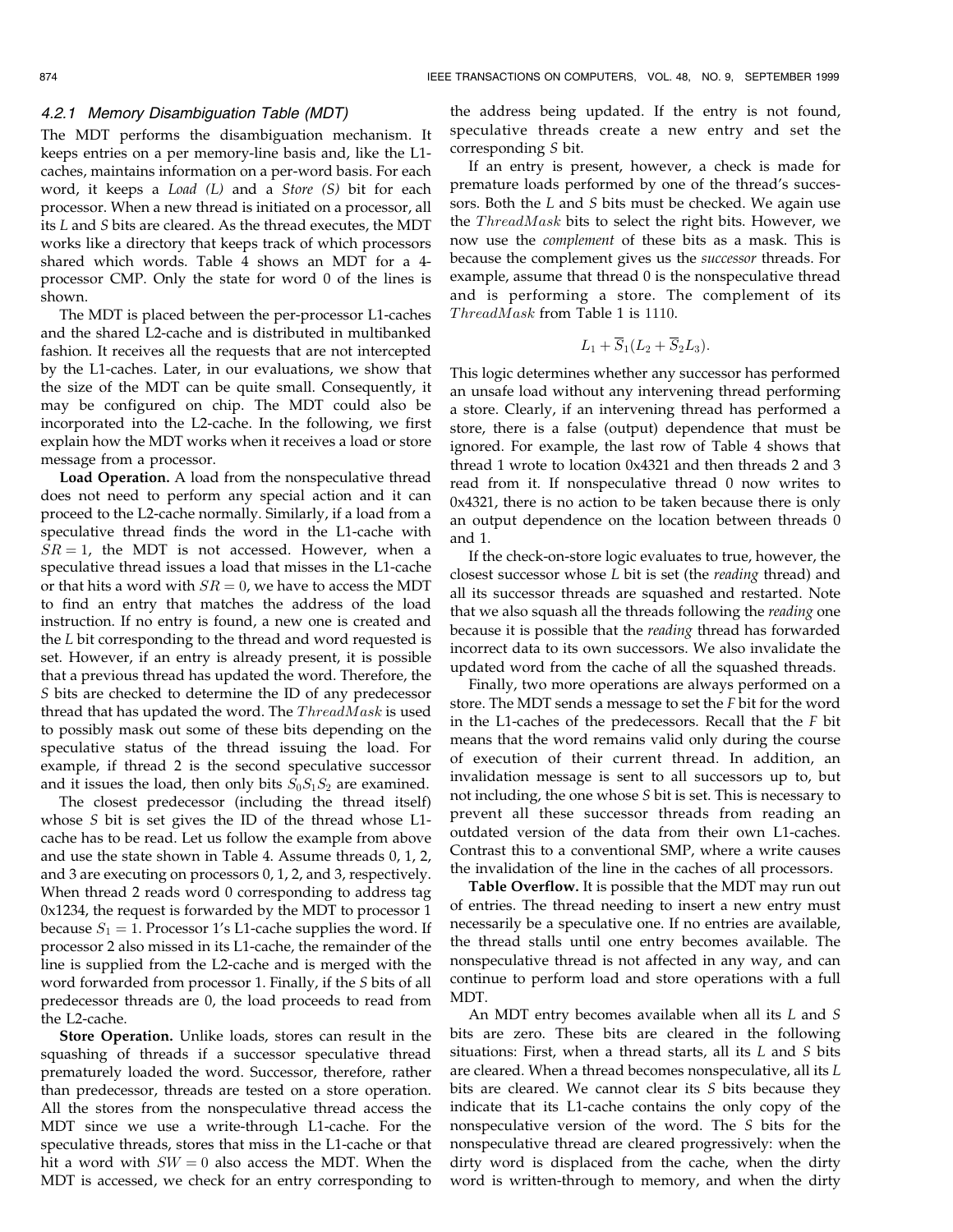word is flushed from the cache right before the commit point.

In practice, lack of free MDT entries is not an important issue: We will see in Section 6.3 that the MDT does not need to be large for the application to deliver good performance.

# 4.2.2 What Happens When a New Thread Is Started or Threads Are Squashed?

At the point of thread initiation, all words whose  $F$  bits are set are invalidated. The  $F$ ,  $SW$ , and  $SR$  bits are cleared. As for the MDT, the corresponding L and S bits are also cleared for this new thread. No special action is taken when threads are squashed, as new threads will be eventually initiated on those processors and all the actions described above will be performed.

When a thread is squashed, we need to invalidate from the L1-cache of its processor some additional words: those that are dirty and those that were forwarded from a squashed predecessor thread. To identify a superset of the latter, we add a Forward (FD) bit to each cache word. This bit is set when the MDT informs the processor performing a load that the data is being forwarded from another processor's L1-cache. Thus, when a thread is squashed, we need to invalidate from its L1-cache the words with the D or FD bit set, with  $I_{new} = I_{old} + D + FD$ . Note that we may be also invalidating words that were forwarded from nonsquashed threads. For simplicity, we do not keep any record of where the data came from.

Overall, our scheme induces a 6-bit overhead per word cached in the L1-cache (including the  $D$  and  $I$  bits). The coherence protocol is similar to that of a conventional directory-based scheme. Like a conventional directory, the MDT can also be distributed. For instance, it can be distributed in several banks according to the physical address of the memory line. Finally, it must be mentioned that the MDT is a separate dependence-tracking device that can enable further improvements. For example, it could be extended on the lines of [20] for enforcing memory dependences, thereby disallowing premature loads from occurring.

#### 4.2.3 Comparison with Other Schemes

There have been other schemes that have been proposed earlier or concurrently with our proposal and that permit speculation at the memory level. The Address Resolution Buffer (ARB) is one such scheme [7]. The ARB is a specialized module placed between the multiple processing units of a Multiscalar and its shared L1-cache. It provides storage for speculative data and also identifies dependence violations. In such a scheme, the L1-cache stores the sequential state of the program. All memory accesses from all processing units are streamed through the ARB before they can reach the L1-cache. It is a very centralized scheme and would hurt performance due to the added latency of L1-cache accesses.

There are three other schemes besides ours that allow each processor in the CMP to have a private L1-cache or buffer. Oplinger et al. [21] have proposed a scheme that uses extra buffers, rather than the L1-cache, to hold speculative data. Although this simplifies the protocol, the small buffers may become full and stall the speculative threads. Steffan and Mowry [27] outline a scheme that allows the L1-cache to buffer the speculative state. However, their description does not mention a precise cachecoherence scheme for handling data dependences. The Speculative Versioning Cache (SVC) [8], developed concurrently with our work, is a detailed architectural proposal for handling dependences. Unlike our MDT scheme, which uses a directory-like approach, the SVC scheme uses snooping caches for detecting memory dependence violations. Finally, the Multi-Value cache [17] maintains multiple states of the same memory location and uses a broadcast mechanism for conveying information between threads.

# 4.3 Overall Support for Speculation

In this section, we summarize the overall support that is required to run applications speculatively on our CMP. First, we need to predict the starting address of the next thread. Since, in our current work, we are restricting the threads to loop iterations only, the starting point of the next thread is always the same as the current one, namely the beginning of the loop iteration. As a result, predicting the starting address of the next thread is trivial.

Since the grain size of the tasks used in our system is small, we need hardware for thread initiation and termination. The hardware for thread initiation includes support for initializing the extra bits in the SS, L1-cache, and MDT entries. The hardware for thread termination includes support to perform the termination operations on these same bits and table entries. In addition, L1-caches need to work as write-back or write-through depending on the state of the thread and, for speculative threads, cause a thread stall on a dirty line displacement.

Register-level communication requires a broadcast bus along with one additional read and one additional write port for each register file. In addition, the scoreboard needs to be augmented with  $3n$  extra bits per register, where  $n$  is the number of processors on chip. Finally, we need a some additional logic replicated for each register to perform various checks, as specified in previous sections.

Handling memory dependences requires an MDT, along with the related logic that checks for memory dependence violations. We will see later that the MDT can be small.

Overall, enhancing a CMP to execute applications speculatively requires a modest amount of hardware.

# 5 EVALUATION ENVIRONMENT

The CMP architecture that we propose is modeled as a chip with four 4-issue dynamic superscalar processors and hardware support for speculation (4x4-issue). This CMP is compared to conventional 4- and 12-issue dynamic superscalar processors. We assume an aggressive dynamic superscalar core for each of the processors in the CMP and the 4- and 12-issue processors. The core is modeled on the lines of the MIPS R10000 [19]. It can fetch and retire up to  $n$ instructions each cycle. It has a large fully associative instruction window along with integer and floating-point registers for renaming. Some of its characteristics are shown in Table 5. A 2K-entry direct-mapped two-level branch prediction table allows multiple branch predictions to be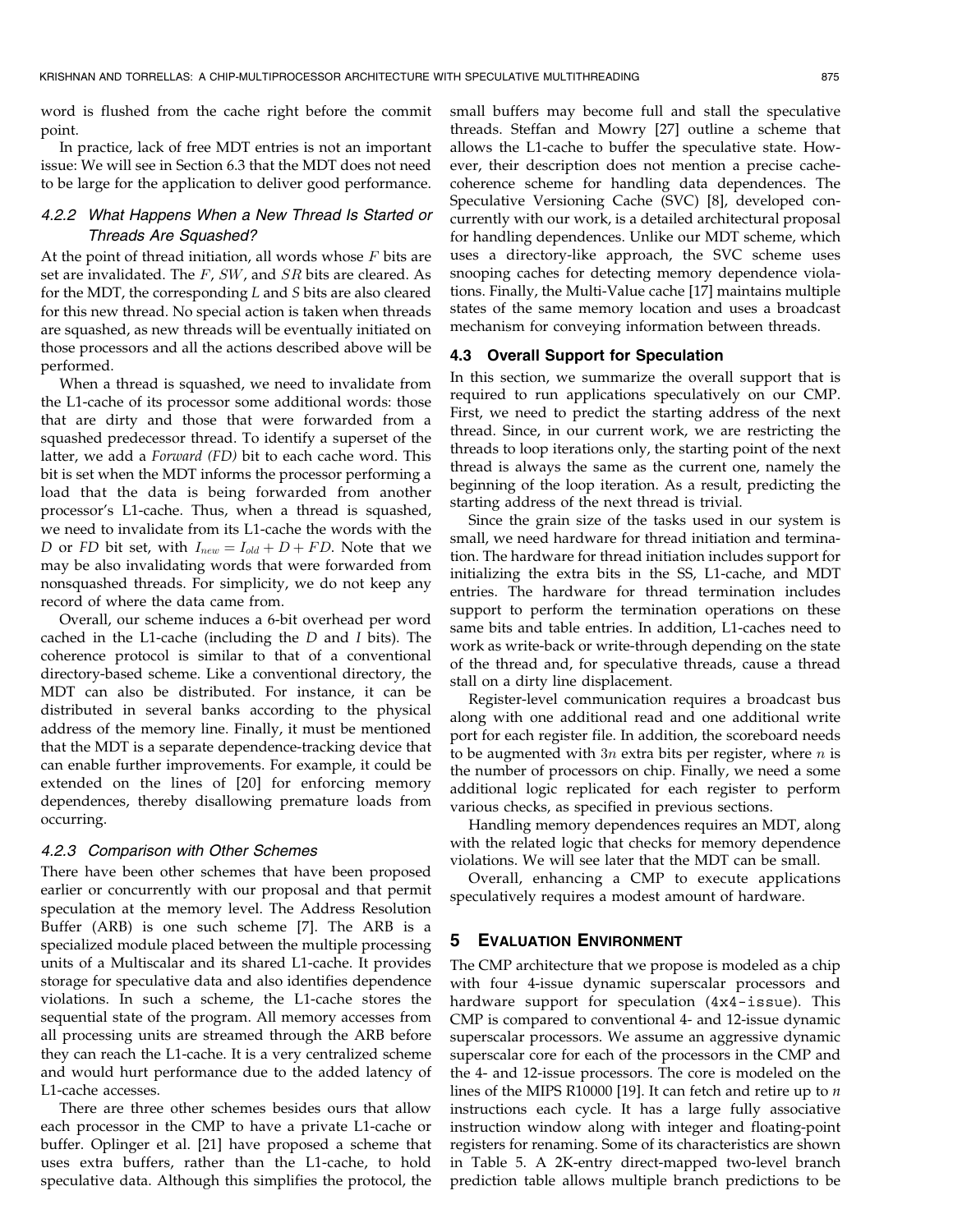| Issue | Number of          | Entries in  | Number of          |
|-------|--------------------|-------------|--------------------|
| Width | Functional Units   | Instruction | Renaming Registers |
|       | $(int/Id - st/fp)$ | Window      | (int/fp)           |
|       | 4/2/2              | 64          | 64/64              |
| 12    | 12/6/6             | <b>200</b>  | 200/200            |

TABLE 5 Characteristics of the Dynamic Processor Core

performed even when there are pending unresolved branches. All instructions take one cycle to complete except the following ones: Integer multiply and divide take two and eight cycles, respectively, floating-point multiply takes two cycles, and divide takes four and seven cycles for single and double precision, respectively. The 4-and 12-issue processors can have up to 16 and 24 outstanding memory accesses, respectively, of which half can be loads. The baseline parameters for the MDT and SS bus are shown in Table 6. We will vary them later.

We model the memory subsystem in great detail. Caches are nonblocking and have full load-bypassing enabled. We assume a perfect instruction cache for all our experiments and model only the data caches. Each processor in the CMP has a small private L1-cache and shares an L2-cache with the other processors. This is in contrast to the conventional superscalars, which have a larger L1-cache. Supporting a high-issue processor with a large L1-cache requires several banks and a complex interconnect between the processor and the banks. Consequently, we assume that the roundtrip latency to access the L1-cache in the 12-issue superscalar is two cycles. For the CMP and the 4-issue superscalar, it takes one cycle. Several characteristics of the memory hierarchies are shown in Table 7. In the table, latencies correspond to round trips from the processor without contention. In the simulations, we use the release memory consistency model.

#### 5.1 Simulation Approach

We use a MINT-based execution-driven simulation environment [13]. MINT [29] generates events by instrumenting binaries and captures both application and library code execution. We have modified the MINT front-end to handle MIPS2 binaries, as well as instrument basic block boundaries. The binary annotation process starts as soon as the MINT front-end is done with its instrumentation. Later, the application is executed through MINT, which generates

TABLE 6 Baseline Characteristics of the MDT and SS Bus

| Parameter                         | Value |
|-----------------------------------|-------|
| MDT entries                       | 16K   |
| MDT associativity                 |       |
| L1 to MDT latency (Cycles)        | 2     |
| MDT banks                         | 3     |
| SS bus bandwidth (Words/Cycle)    |       |
| SS bus latency per stage (Cycles) |       |

Latencies refer to round trips without contention.

basic block and memory events. This information is used by our back-end simulator. The back-end simulator performs a cycle-accurate simulation of very detailed models of the architectures described.

We use MIPS binaries of four integer and four floatingpoint applications. The integer applications are compress, ijpeg, mpeg, and eqntott, while the floating-point ones are swim, tomcatv, hydro2d, and su2cor. They all belong to the SPEC95 suite except eqntott, which is from SPEC92 and mpeg, which is a multimedia application from the Media-Bench suite [15] that performs image decoding. We use the train set as input for the SPEC95 applications, and the ref set as input for eqntott.

The integer applications have more cross-iteration dependences than the floating-point ones. Note, however, that the optimized sequential code generated by the MIPS compiler introduces some dependences by assigning to registers those memory locations that are repeatedly loaded in successive iterations. This eliminates redundant loads to be issued to the L1-cache, but it forces artificial crossiteration dependences to appear. This applies to both integer and floating-point applications.

Note that, for the high-issue dynamic superscalars simulated, the native compiler cannot generate an optimally scheduled binary. However, the large instruction window in the simulated superscalars should offset this to a large extent. Furthermore, we also reschedule the execution trace before feeding it to the simulator. The rescheduler performs a resource-constrained scheduling of instructions. Since it gathers several loop iterations, it enables aggressive loopunrolling. It is this optimized window of instructions that is finally passed to the processor simulator [13].

# 6 EVALUATION

To evaluate the proposed architecture, we compare the performance of our 4x4-issue CMP to that of an aggressive superscalar (Section 6.1). Later, we assess the requirements imposed by our speculation hardware (Sections 6.2 and 6.3).

#### 6.1 CMP versus Superscalar

To put the comparison in the proper perspective, we consider two important issues in any processor design, namely area and timing. We first consider the area. Typically, the instruction window to enable the dynamic issue of instructions requires a large die area. For example, the PA-8000, which is a 4-issue superscalar, devotes 20 percent of the die area solely to the instruction window. In general, the area requirements increase quadratically with issue width. In addition, increasing the issue width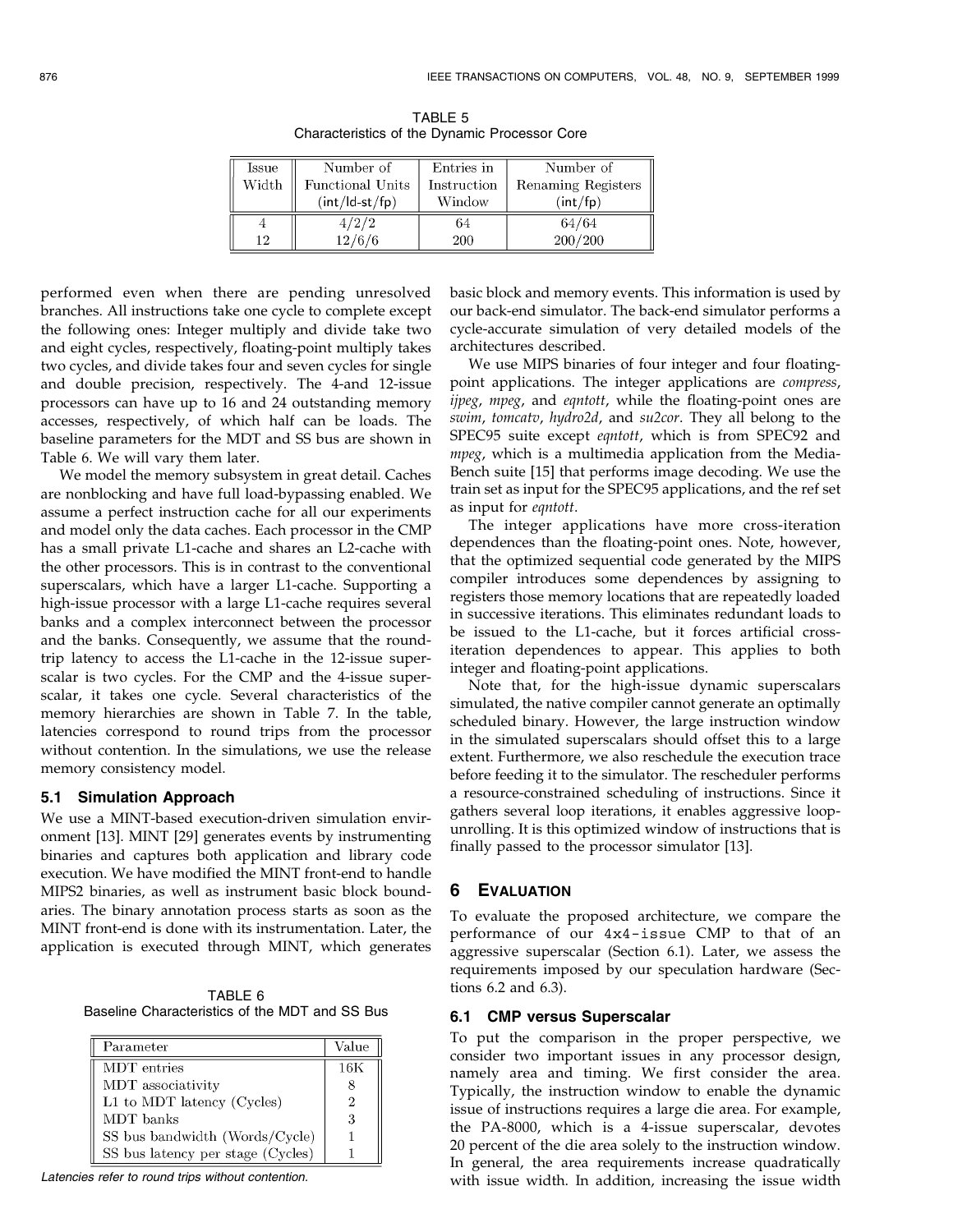| Parameter                         | CMP                            | 4-Issue                    | 12-Issue                   |
|-----------------------------------|--------------------------------|----------------------------|----------------------------|
|                                   |                                | Superscalar                | Superscalar                |
| $[L1, L2]$ size (Kbytes)          | [4x16, 1024]                   | [64, 1024]                 | [64, 1024]                 |
| [ $L1$ , $L2$ ] line size (Bytes) | [32, 64]                       | [32, 64]                   | [32, 64]                   |
| $[L1, L2]$ associativity          | $\lbrack 2 \rbrack, 4 \rbrack$ | $\left[2\right], 4\right]$ | $\left[2\right], 4\right]$ |
| L1 banks                          |                                |                            |                            |
| L1 latency (Cycles)               |                                |                            | 2                          |
| $L2$ latency (Cycles)             | 6                              | 6                          | 6                          |
| Memory latency (Cycles)           | 26                             | 26                         | 26                         |

TABLE 7 Characteristics of the Memory Hierarchy

Latencies refer to round trips from the processor without contention.



Fig. 7. Comparing the IPC for the applications under the 4x4-issue CMP and 4- and 12-issue conventional superscalars. No cycle time differences are considered.

typically requires an increase in the number of ports in the register file. Alternatively, it may involve replicating the register file as in the Alpha 21264. Finally, the number of data-bypass paths between the functional units and the register file increases quadratically with issue width. Overall, support for dynamic issue leads to a near-quadratic increase in die space with issue width and, typically, consumes up to 30-40 percent of the total die area.

From this discussion, it may be shown that the area required by a 4x4-issue CMP is only slightly larger than that of a 12-issue superscalar. This is why we consider this superscalar in our comparison to CMP. Note that the CMP requires extra hardware for speculation support. However, the overhead for register communication is quite modest. Only the 16K-entry MDT is likely to occupy a substantial chip area. However, we will show in Section 6.3 that the MDT needs to have relatively few entries and, therefore, can be placed on chip without a significant impact on the die area.

We now consider the timing. Palacharla et al. [22] have argued that the register bypass network may be an important factor in determining the cycle time in future high-issue processors. If we use their assumptions, the 4x4-issue CMP would have a tremendous cycle time advantage over the 12-issue dynamic superscalar when implemented in technologies that are denser than 0.18  $\mu$ m.

Finally, we consider performance independently of area or cycle time considerations. Fig. 7 shows the IPC for the eight applications on the 4x4-issue CMP and the 12-issue superscalar. For reference purposes, we also show a 4-issue superscalar. Note that, because we look at IPC, this data does not take into consideration any disparity in cycle time among the different architectures. For the CMP, Fig. 8 breaks down the number of instructions issued based on which of the four processors in the CMP issued them. Note that a very uneven distribution of work among the different processors is an indication that we are unable to extract a significant amount of parallelism from the application when restricting ourselves to inner loops.

To understand the two charts, we examine the floatingpoint applications first. From Fig. 8, we see that their execution results in the four processors of the CMP being busy most of the time. These applications are fully loopbased and most of the loops have few or no loop-carried dependences. The CMP is able to exploit the parallelism in these applications to a greater degree than the 12-issue superscalar. Each processor in the CMP executes an iteration and, most of the time, can independently issue instructions without being affected by dependences with other threads. In the 12-issue superscalar, instead, the centralized instruction window is often clogged by instructions that are either data dependent on long-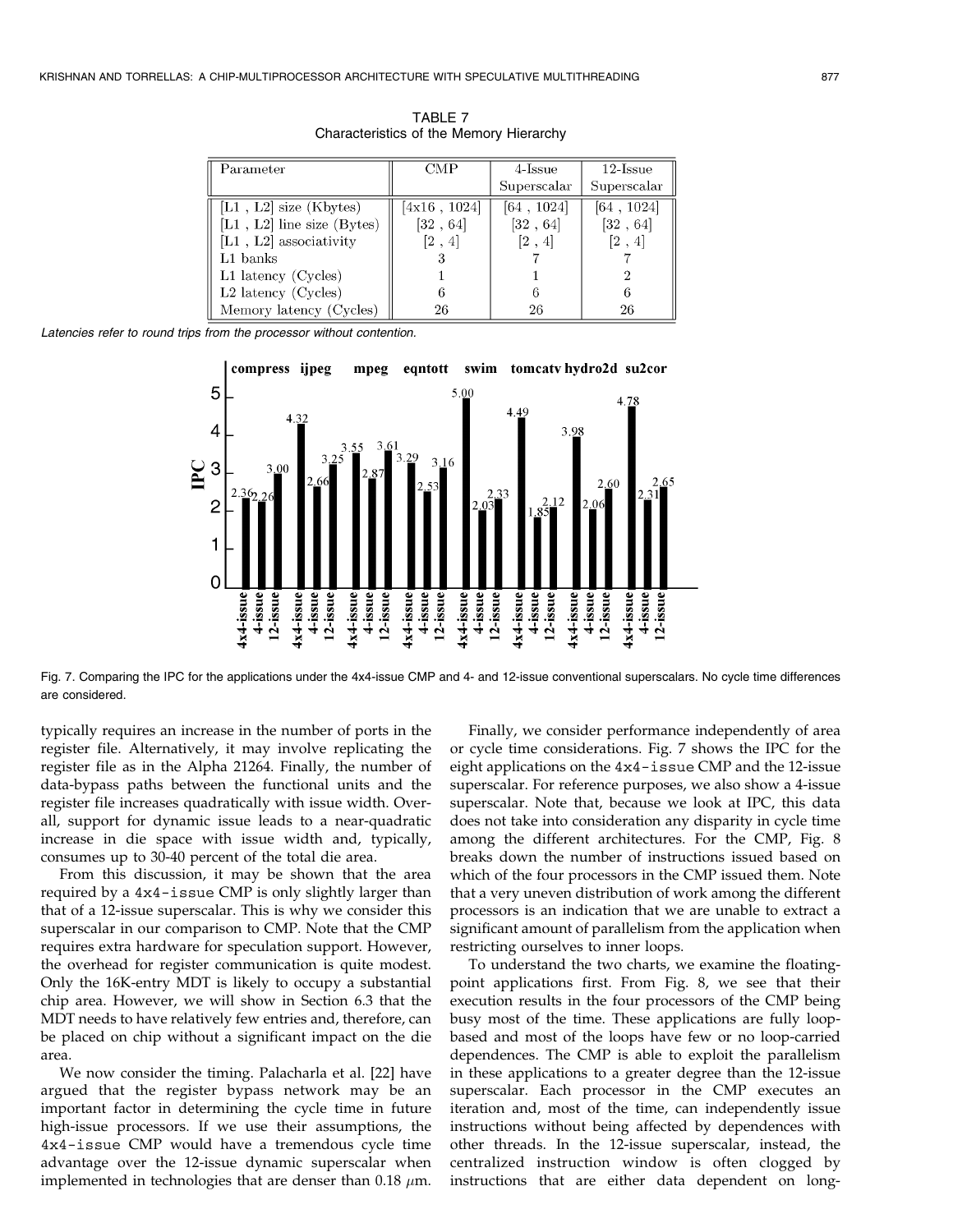

Fig. 8. Fraction of instructions issued by each of the four processors in the CMP.

latency floating-point operations or are waiting on cache misses. Overall, as shown in Fig. 7, the IPC of the 4x4 issue CMP is on average nearly twice that of the 12 issue superscalar. The 4-issue superscalar has a lower IPC than the 12-issue one.

The integer applications behave differently. According to Fig. 8, one single thread issues a larger fraction of all the instructions in the application. In fact, in compress, most of the time there is only one active processor. Compress spends most of the time inside a big loop with a small inner-loop and an otherwise complicated control flow. Since we exploit inner loop parallelism only, there is little parallelism to be exploited. In this environment, the ability of the 12-issue superscalar to exploit ILP in the serial sections gives it an advantage. Overall, for the combined integer applications, the difference in IPC between the 4x4-issue CMP and the 12-issue superscalar is small. Fig. 7 shows that, on average, the 4x4-issue CMP has about the same IPC as the 12 issue superscalar. The 4-issue superscalar has a lower IPC.

Our approach of exploiting parallelism in binaries without recompilation limits the performance of the CMP in integer applications. Indeed, it has been shown that there is significant scope for improvement, even for such inherently sequential applications, when the source code



Bandwidth of the SS bus (Words/Cycle)

Fig. 9. Effect of the SS bus bandwidth.



Fig. 10. Effect of the latency between end-points of the SS bus.

is recompiled [27]. Despite this limitation, for ijpeg, mpeg, and eqntott, the CMP has a comparable or even higher IPC than the 12-issue superscalar.

We stress that this comparison is solely based on IPC values and does not take cycle time into consideration. If we conservatively assume a modest 25 percent shorter cycle time for the 4x4-issue CMP over the 12-issue superscalar [22], the 4x4-issue CMP performs much better. Overall, therefore, we conclude that a CMP with speculation support delivers high performance even without the need for source recompilation.

#### 6.2 Evaluating the SS Bus

We now examine the bandwidth requirements and the latency effects of the SS bus. Fig. 9 shows the execution time of the applications when the bus bandwidth is increased from one to three words per cycle. The execution time is normalized to the baseline system of Section 5, which has a bandwidth of one word per cycle. From the figure, we can see that there is little performance to be gained with higher bandwidth.

Fig. 10 looks at the effect of decreasing the latency between end-points of the SS bus. The execution time is normalized to the baseline system of Section 5, which has a latency of three cycles between end-points. As shown in the figure, reducing the latency has only a very modest effect on performance. The maximum change is only 3 percent when the latency decreases from three to one cycle. From the above two results, we conclude that adding more resources to our currently inexpensive register communication mechanism would not improve the performance much.

# 6.3 Evaluating the MDT

Since a 16K-entry MDT occupies a substantial die area, it may have to be located alongside the L2-cache. This, in fact, would have little impact on performance. We reach this conclusion by simulating scenarios of increased L1 to MDT latency with correspondingly reduced MDT to L2 latency. Fig. 11 shows how the execution time is affected when the round-trip latency from L1 to MDT changes from one to five cycles. In all data points of the chart, the round-trip latency from L1 to L2 remains fixed at five cycles. In the figure, the execution time is normalized to a system with a L1 to MDT latency of five cycles, which means that the MDT is located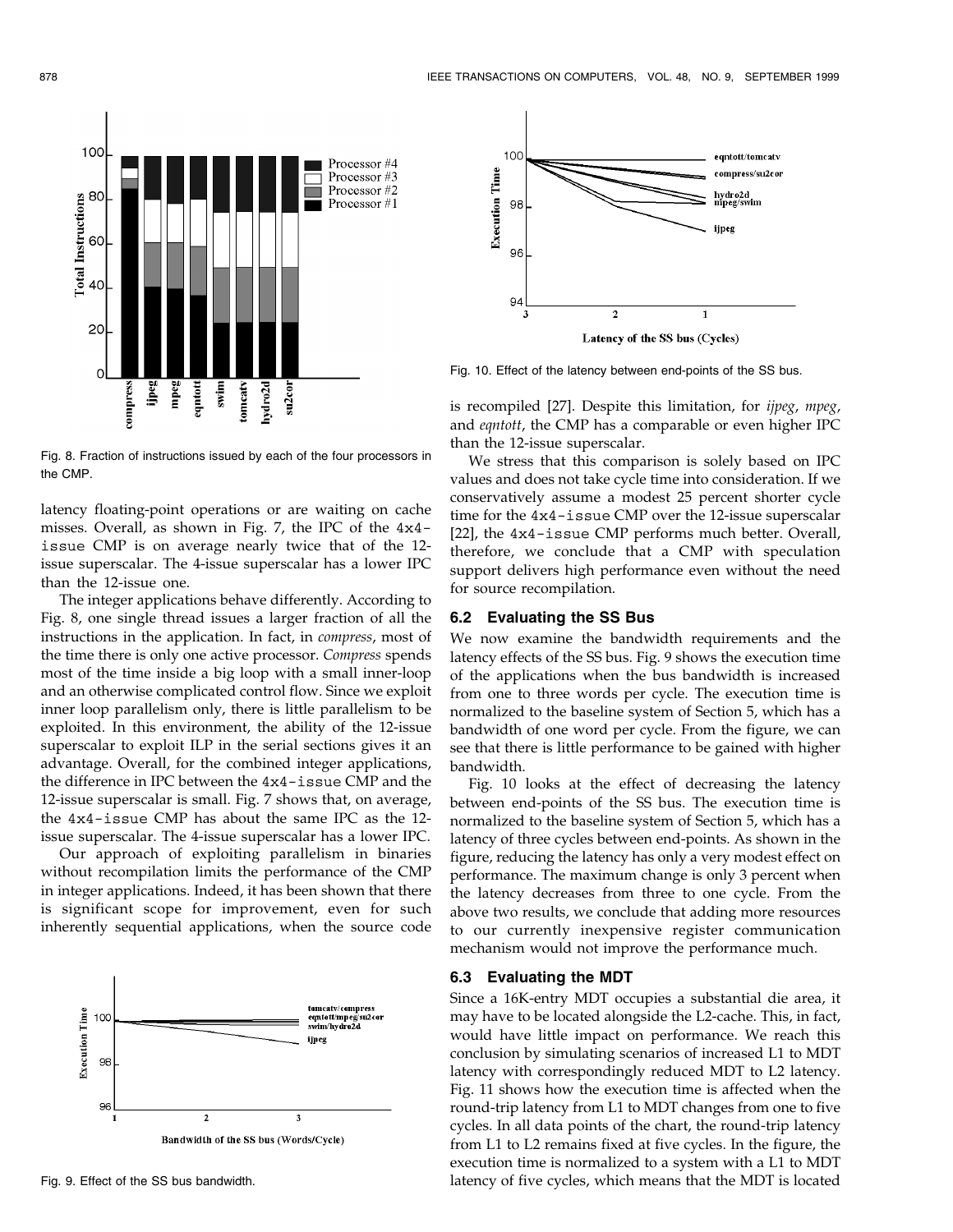

Fig. 11. Effect of the round-trip latency from L1 to MDT. The round-trip latency from L1 to L2 remains fixed at five cycles.



Fig. 12. Effect of the MDT size.

alongside the L2-cache. The baseline system of Section 5 corresponds to the point labeled 2 in the X-axis of Fig. 11. Overall, Fig. 11 shows that there is little change in performance for all the applications as the MDT is moved to different positions in between the L1- and L2-caches.

Unfortunately, configuring the 16K-entry MDT off-chip would increase the pin requirements of the chip. Consequently, we would like to explore a reduction in the MDT size so that it can be easily configured on chip. Fig. 12 studies the variation of the performance when the number of MDT entries varies from just 8 to the baseline 16K. The figure is normalized to the system with eight entries. The figure shows that bigger MDTs enhance performance. However, the performance does not keep improving for MDTs bigger than 64 entries in most applications. The only exception is *swim*, where the working set is large enough to require a 1K-entry MDT. Overall, with such minimal space requirements for most applications, the MDT disambiguation hardware can be easily configured on chip.

# 7 CONCLUSIONS

The chip-multiprocessor (CMP) approach is a promising design for exploiting the ever-increasing on-chip transistor count. It is an ideal platform to run the new generation of multithreaded applications, as well as multiprogrammed workloads. Moreover, it can also handle sequential workloads when hardware support for speculation is provided. However, current proposals either required recompilation of the sequential application or devoted a large amount of hardware to speculative execution, thereby wasting resources when running fully parallel applications. In this paper, we have presented a CMP architecture that is generic enough and has modest hardware support to execute sequential binaries in a most cost-effective manner. We have discussed how we extract threads out of sequential binaries andpresented hardware support thatenables communication through both registers and memory. Overall, our evaluation shows that this architecture delivers high performance for sequential binaries with modest hardware requirements.